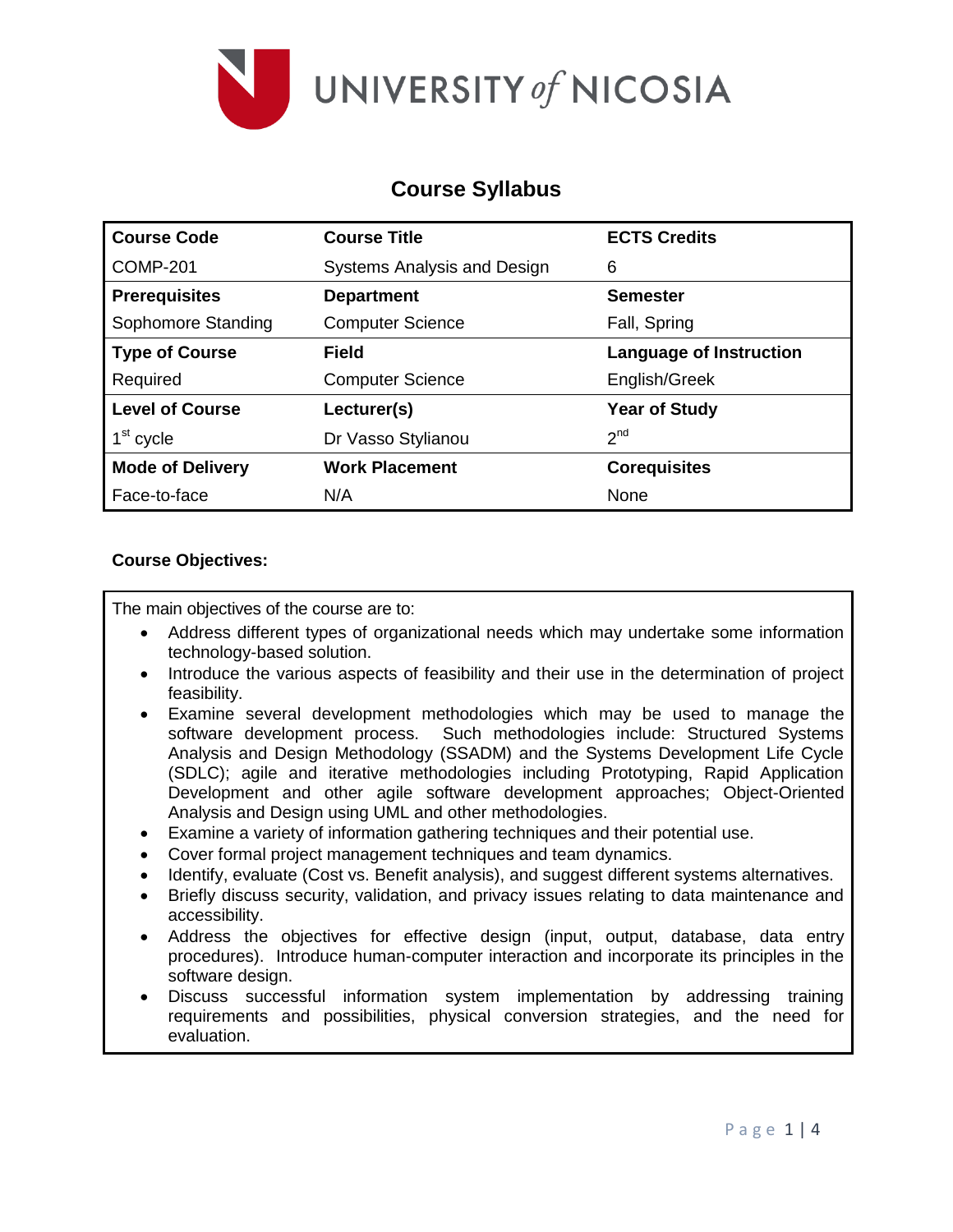

## **Learning Outcomes:**

After completion of the course, students are expected to be able to:

- 1. Understand the types of organizational needs that can be addressed using information technology‐based solutions.
- 2. Initiate, specify, and prioritize information systems projects by the determination of various aspects of feasibility for these projects.
- 3. Understand and compare different systems development methodologies.
- 4. Use at least one specific methodology for analyzing an organizational situation (a problem or opportunity), modeling it using a formal technique, and specifying requirements for a system that enables a productive change in the way the organization operates. Within the context of this methodology, students will learn to write clear and concise requirements' documents and convert them into technical specifications.
- 5. Communicate effectively with various organizational stakeholders to collect information using a variety of techniques and to convey proposed solution characteristics to them.
- 6. Manage information systems projects using formal project management methods.
- 7. Identify various systems acquisition alternatives, including the use of packaged systems and outsourced design and development resources.
- 8. Compare various acquisition alternatives systematically including performing a cost and benefit evaluation of the alternatives.
- 9. Incorporate principles of security and user experience from the beginning of the systems development process.
- 10. Design high‐level logical system characteristics (user interface design, design of data and information requirements).
- 11. Propose a user-training program and a conversion strategy for the successful implementation of the information system.
- 12. Use CASE tools effectively to complete different tasks of the software development process.

## **Course Content:**

- 1. Identification of opportunities for IT-enabled organizational change. Organizations and their information needs. Types of information systems. Systems modeling.
- 2. Software development methodologies:
	- a) Structured Systems Analysis and Design (SSADM) and the Systems Development Life Cycle (SDLC)
	- b) Agile and iterative systems development as in Prototyping, Rapid Application Development, other agile development methodologies.
	- c) Object-Oriented Systems Analysis and Design (OOAD); the Unified Modeling Language (UML).
- 3. The use of CASE tools.
- 4. Project management including initiation, selection, prioritization. Establishing project feasibility. Planning and managing team members and activities.
- 5. Gather information requirements using different data collection techniques
- 6. Process modeling using data flow diagrams
- 7. Analysis and specification of system requirements. Writing process specifications. Data dictionaries.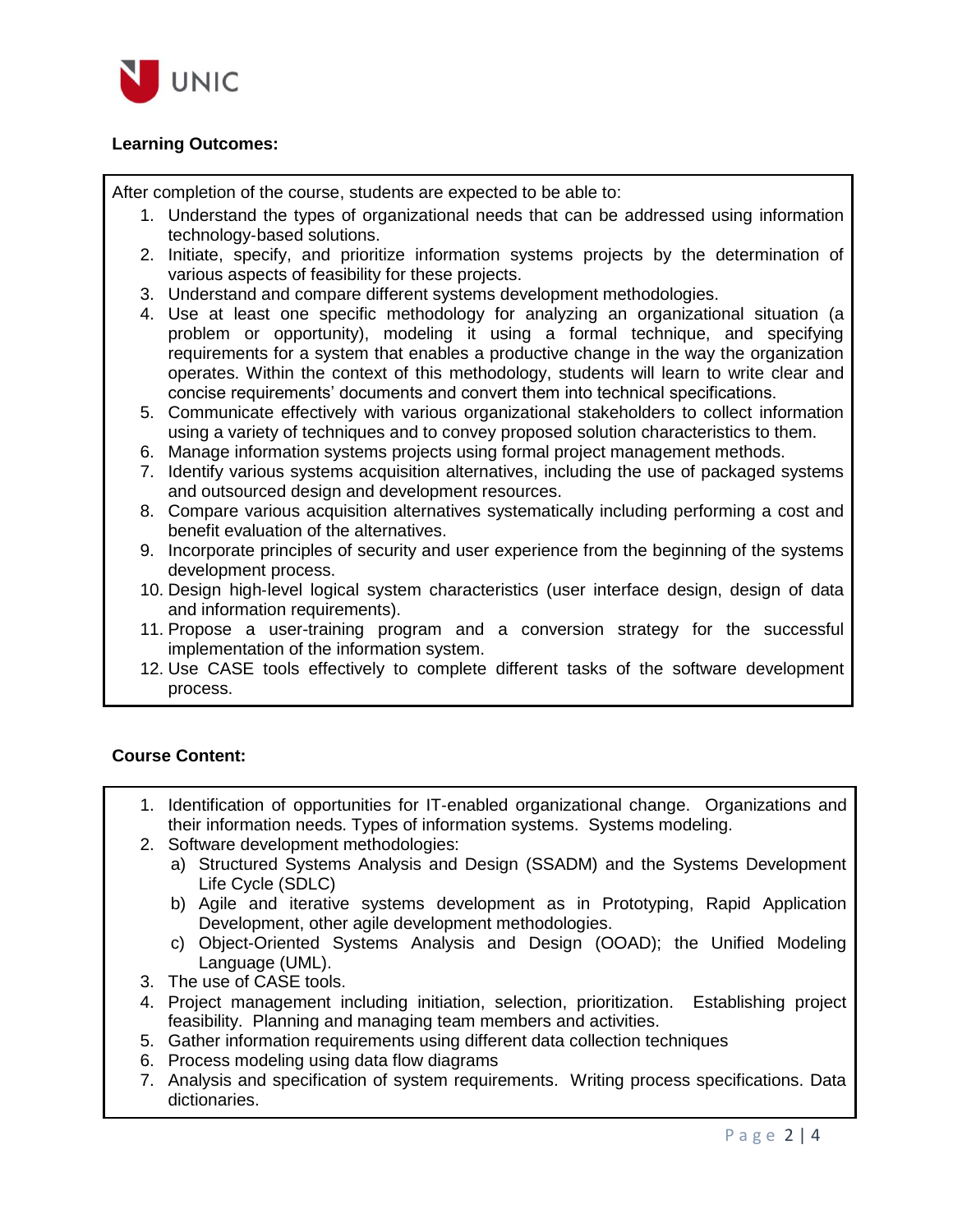

- 8. Implementation alternatives; Packaged vs. Custom-made software, Outsourcing vs. Inhouse development. Cost and benefit evaluation of alternatives.
- 9. Design effective output and input. Understand design objectives.
- 10. System data requirements. Design the database. Security issues.
- 11. Human-computer interaction principles. Design the user interface; effective dialog and user feedback.
- 12. User experience, training issues.
- 13. Physical conversion strategies for implementation.
- 14. Security and disaster recovery.
- 15. New system evaluation.

#### **Learning Activities and Teaching Methods:**

Lectures, Exercises, CASE tools demonstrations, Project workshop sessions

#### **Assessment Methods:**

Final Exam, Midterm Exam, Group Project

### **Required Textbooks / Readings:**

| <b>Title</b>                           | Author(s)                       | <b>Publisher</b> | Year | <b>ISBN</b>   |
|----------------------------------------|---------------------------------|------------------|------|---------------|
| Systems<br>Analysis and<br>Design, 9/e | К.<br>Kendall,<br>J.<br>Kendall | Pearson          | 2013 | 9780273787105 |

#### **Recommended Textbooks / Readings:**

| <b>Title</b>                                                                   | Author(s)                                                                         | <b>Publisher</b>               | Year | <b>ISBN</b>   |
|--------------------------------------------------------------------------------|-----------------------------------------------------------------------------------|--------------------------------|------|---------------|
| Object-Oriented<br>Analysis and<br>Design for<br>Information<br><b>Systems</b> | R. S. Wazlawick                                                                   | Elsevier.<br>Science<br>Direct | 2014 | 978012418736  |
| Object-Oriented<br>Analysis and<br>Design with<br>Applications,                | R.<br>G.<br>Booch,<br>Maksimchuk,<br>М.<br>Engle, B. Young, J.<br>Conallen,<br>Κ. | Pearson                        | 2009 | 9788131722879 |